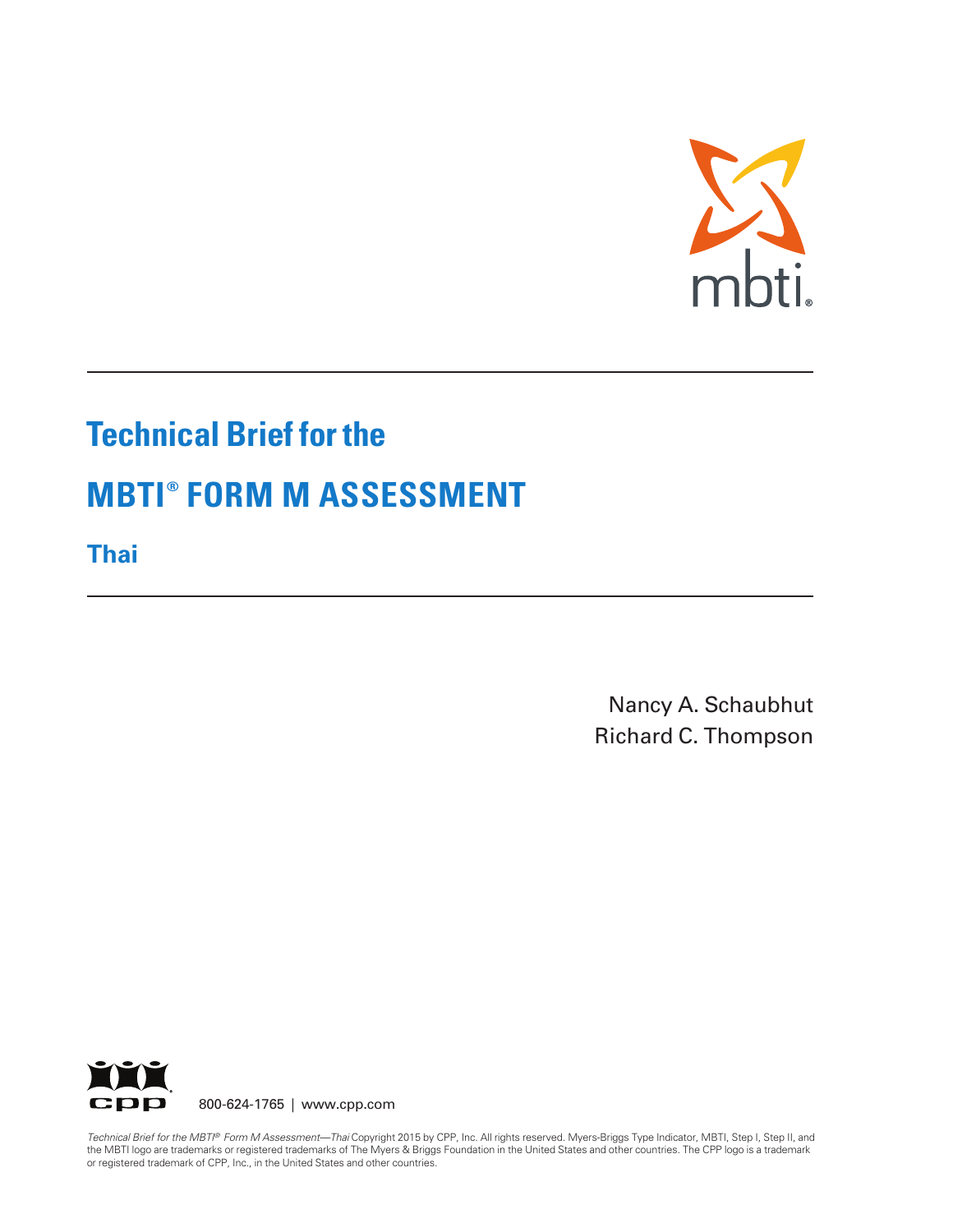## **INTRODUCTION**

The *Myers-Briggs Type Indicator®* (MBTI®) instrument is one of the most commonly used personality assessments in the world. Because administration of the instrument outside the United States is growing rapidly, new translations are continually being developed for use in specific regions. This technical brief summarizes the initial measurement properties of a translation of the MBTI Form M assessment developed for Thailand. To that end, it examines the reliability of the Thai translation of the MBTI Form M assessment, reports on type distribution in a sample of participants who completed the instrument in Thai, and provides comparisons with the U.S. National Representative Sample to examine similarities and differences between the groups.

# **THE MBTI ® ASSESSMENT**

The MBTI assessment uses a typology composed of four pairs of opposite preferences, called *dichotomies:*

- Extraversion (E) or Introversion (I)—where you focus your attention and get energy
- Sensing (S) or Intuition (N)—how you take in information
- Thinking (T) or Feeling (F)—how you make decisions
- Judging (J) or Perceiving (P)—how you deal with the outer world

The MBTI assessment combines an individual's four preferences—one preference from each dichotomy, denoted by its letter—to yield one of the 16 possible personality types (e.g., ESTJ, INFP, etc.). Each type is equally valuable, and an individual inherently belongs to one of the 16 types. This model differentiates the MBTI assessment from most other personality instruments, which typically assess personality traits. Trait-based instruments measure how much of a certain characteristic people possess. Unlike the MBTI assessment, those instruments usually consider one "end" of a trait to be more positive and the other to be more negative.

#### **THAI SAMPLE**

Following the translation of the MBTI assessment into Thai, a sample of participants was obtained for this study. It is important to note that this Thai sample is not a representative sample; rather, it is a sample of convenience. Therefore, no inferences may be drawn about the preferences or type distribution of the population that understands and uses Thai. The data reported in this technical brief should be used for psychometric information purposes only.

## **Sample Description**

This sample is composed of 168 individuals who each completed the MBTI®—Global Research version of the assessment in Thai. This version of the assessment includes 230 MBTI items and contains the current commercial versions of the MBTI assessment (the Form M, Form Q, and European Step  $I^{\scriptscriptstyle TM}$  and Step  $II^{\scriptscriptstyle TM}$  assessments). The sample includes 73% women and 27% men. Respondents' ages ranged from 19 to 60 years (mean = 31.6, *SD* = 9.8); 64% were employed full-time or parttime, 27% were students, 2% were retired, 3% were not working for income, and 4% responded "none of the above" or did not provide their current employment status. Of those who were employed and reported their general line of work, 20% were working in business and financial operations; 20% in education, training and library; 9% in architecture and engineering, 9% in personal care and services; 8% in healthcare practitioner and technical; and the remainder in various fields. Of those who were employed and reported organizational level, 68% were entry level, 17% supervisory, 11% nonsupervisory, 3% management, and 1% executive. All respondents reported their country of origin or residence as Thailand.

As shown in Table 1, the most frequently occurring type for this sample is ISTJ (19.0%), followed by ESTJ (12.5%). The least common types are INTJ (1.2%), ENFP (1.8%), and ENFJ (1.8%). Again, since this Thai sample is not representative of the general population, no inferences should be made about the population's distribution of type.

Table 2 shows the number and percentage of respondents for each preference. Also included for reference are the number and percentage of respondents for each preference in the U.S. National Representative Sample (Myers et al., 1998).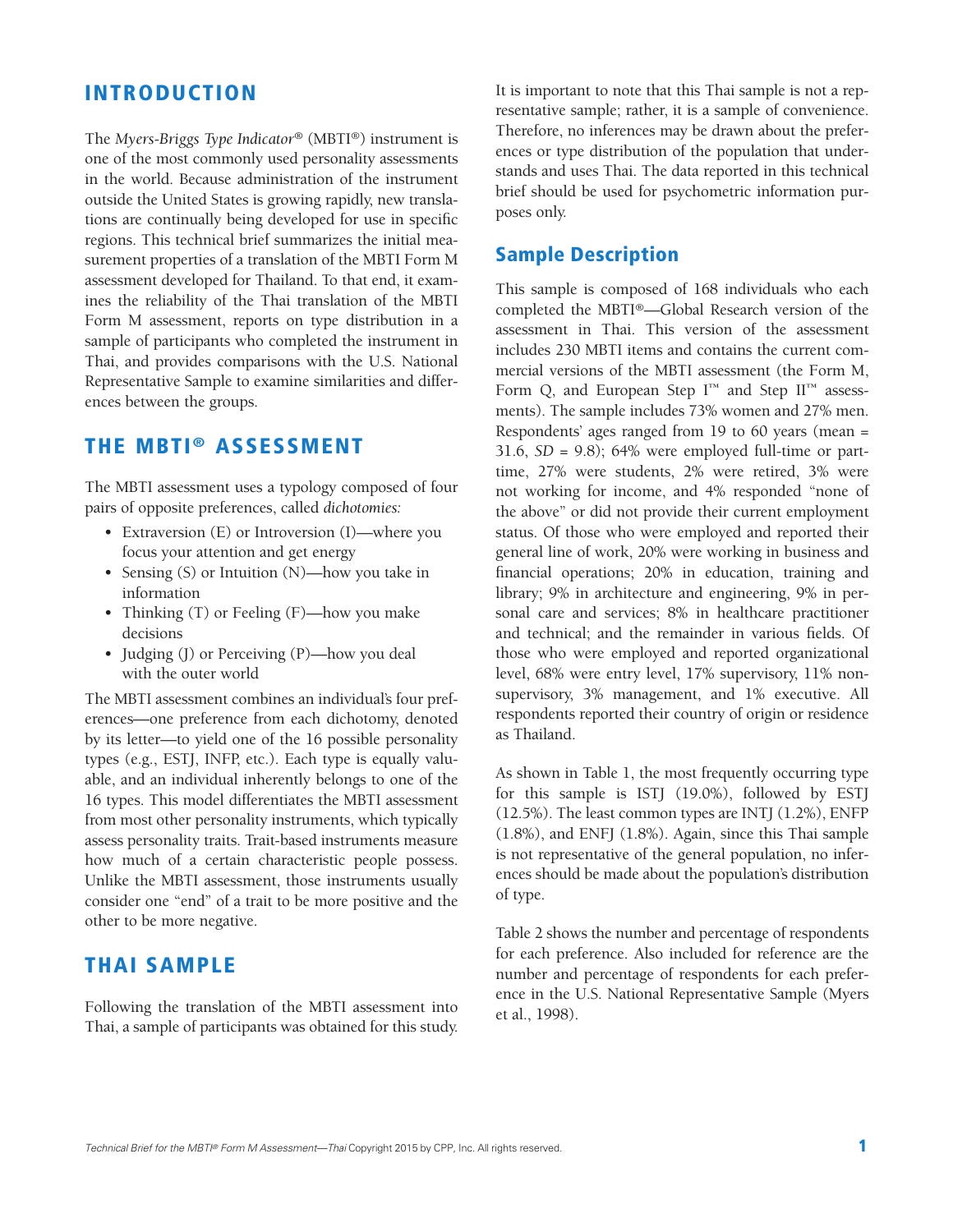

*Note: N* = 168.

# **RELIABILITY OF THE FORM M PREFERENCES**

The internal consistency reliabilities (Cronbach's alphas) for the Thai sample and the U.S. National Representative Sample are reported in Table 3. The reliabilities of the four dichotomies are good for the Thai sample and are somewhat lower than those reported in the *MBTI® Manual* (Myers et al., 1998).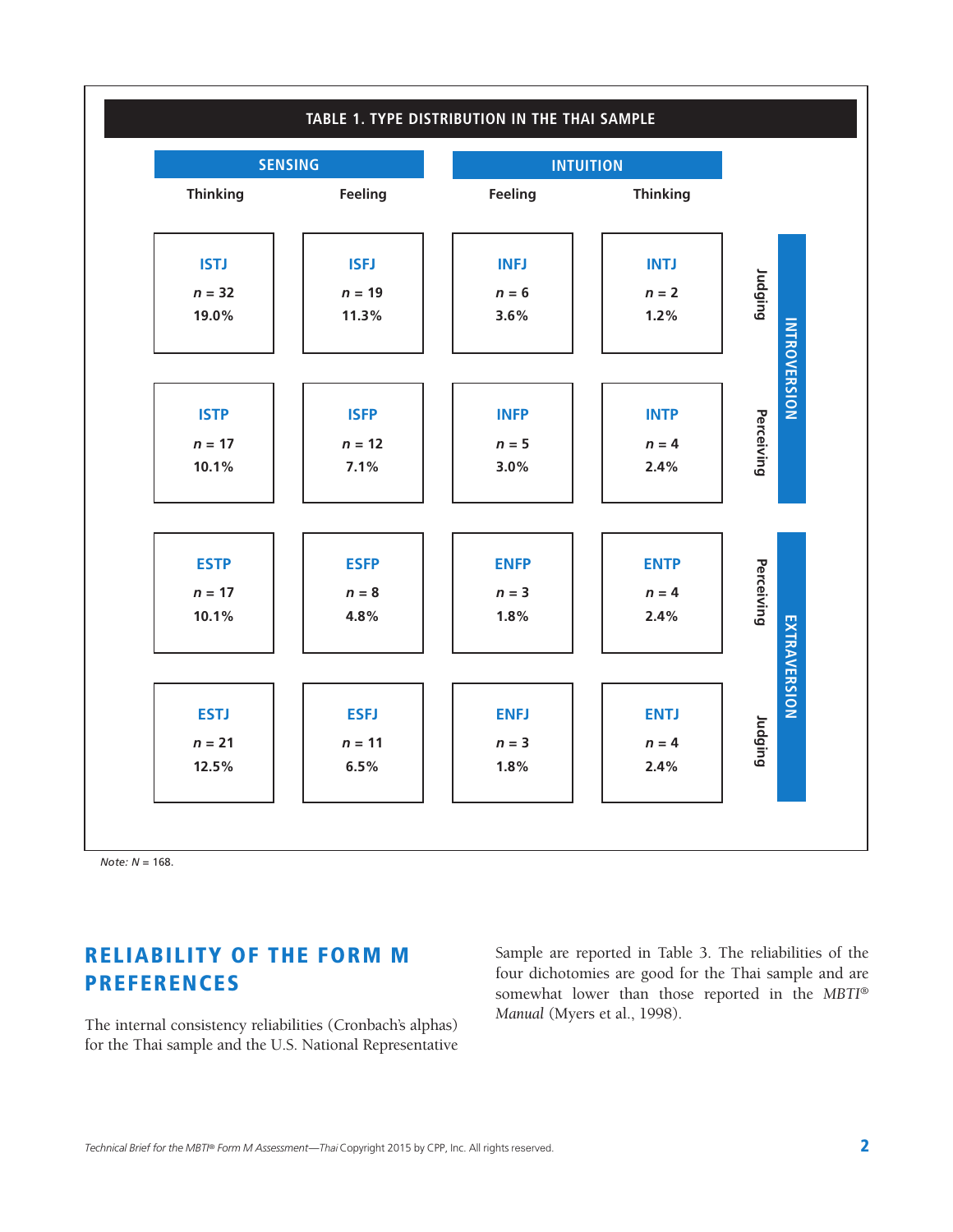#### **TABLE 2. MBTI® PREFERENCE DISTRIBUTIONS FOR THE THAI SAMPLE AND THE U.S. NATIONAL REPRESENTATIVE SAMPLE**

|                   | Thai Sample<br>$(N = 168)$ |               | U.S. National Representative Sample<br>$(N = 3,009)$ |               |  |
|-------------------|----------------------------|---------------|------------------------------------------------------|---------------|--|
| <b>Preference</b> | n                          | $\frac{0}{0}$ | $\sqrt{n}$                                           | $\frac{0}{0}$ |  |
| Extraversion (E)  | 71                         | 42.3          | 1,483                                                | 49.3          |  |
| Introversion (I)  | 97                         | 57.7          | 1,526                                                | 50.7          |  |
| Sensing (S)       | 137                        | 81.5          | 2,206                                                | 73.3          |  |
| Intuition (N)     | 31                         | 18.5          | 803                                                  | 26.7          |  |
| Thinking (T)      | 101                        | 60.1          | 1,210                                                | 40.2          |  |
| Feeling (F)       | 67                         | 39.9          | 1,799                                                | 59.8          |  |
| Judging (J)       | 98                         | 58.3          | 1,629                                                | 54.1          |  |
| Perceiving (P)    | 70                         | 41.7          | 1,380                                                | 45.9          |  |

*Note:* Source for the U.S. National Representative Sample is Myers, McCaulley, Quenk, and Hammer (1998).

#### **TABLE 3. MBTI® DICHOTOMY INTERNAL CONSISTENCY RELIABILITIES FOR THE THAI SAMPLE AND THE U.S. NATIONAL REPRESENTATIVE SAMPLE**

|                  | Thai Sample             | <b>U.S. National Representative Sample</b> |  |
|------------------|-------------------------|--------------------------------------------|--|
| <b>Dichotomy</b> | <b>Cronbach's Alpha</b> | <b>Cronbach's Alpha</b>                    |  |
| $E-1$            | .84                     | .91                                        |  |
| $S-N$            | .65                     | .92                                        |  |
| $T-F$            | .77                     | .91                                        |  |
| J-P              | .84                     | .92                                        |  |

*Note:* Source for the U.S. National Representative Sample is Myers, McCaulley, Quenk, and Hammer (1998).

# **FACTOR ANALYSIS**

Several studies have conducted confirmatory factor analyses of the MBTI assessment to assess the validity of the factors of the MBTI assessment. They have indicated that a four-factor model, such as the one theorized and developed by Myers, is the most appropriate and offers the best fit (Harvey, Murry, & Stamoulis, 1995; Johnson & Saunders, 1990). A principal components exploratory

factor analysis with varimax rotation was conducted using the item responses from the Thai sample. The results are presented in Table 4. The shaded cells indicate that factor 1 is J–P, factor 2 is E–I, factor 3 is T–F, and factor 4 is S–N. The four-factor structure produced by this analysis shows that the Thai MBTI Form M items are measuring their intended constructs, the four dichotomies.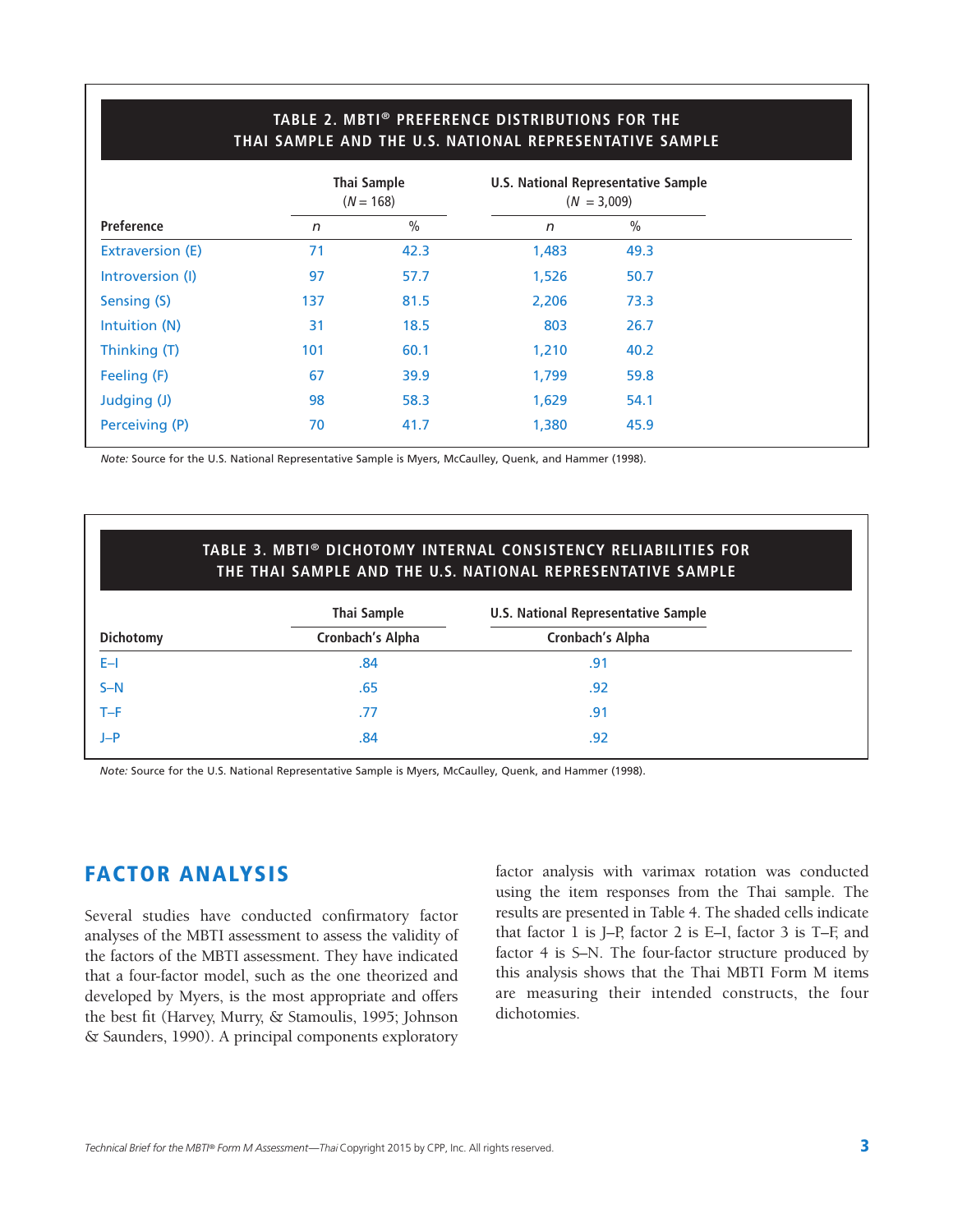| TABLE 4. FACTOR ANALYSIS ROTATED COMPONENT MATRIX<br>FOR THE THAI SAMPLE |                     |                     |                     |                     |                 |                     |                     |                     |                     |  |
|--------------------------------------------------------------------------|---------------------|---------------------|---------------------|---------------------|-----------------|---------------------|---------------------|---------------------|---------------------|--|
| Item<br>Code                                                             | Factor 1<br>$(J-P)$ | Factor 2<br>$(E-I)$ | Factor 3<br>$(T-F)$ | Factor 4<br>$(S-N)$ | Item<br>Code    | Factor 1<br>$(J-P)$ | Factor 2<br>$(E-I)$ | Factor 3<br>$(T-F)$ | Factor 4<br>$(S-N)$ |  |
| EI1                                                                      | .11                 | .68                 | $-.06$              | .08                 | <b>SN13</b>     | .39                 | .06                 | .05                 | .37                 |  |
| EI <sub>2</sub>                                                          | .00                 | .50                 | .01                 | $-.22$              | <b>SN14</b>     | .07                 | $-.08$              | .04                 | .58                 |  |
| EI3                                                                      | $-.02$              | .28                 | $-.01$              | $-.04$              | <b>SN15</b>     | $-.02$              | .09                 | $-.04$              | .31                 |  |
| E <sub>14</sub>                                                          | .01                 | .48                 | .07                 | .20                 | <b>SN16</b>     | $-.01$              | $-.02$              | .46                 | $-.04$              |  |
| EI5                                                                      | $-.12$              | .53                 | .05                 | .18                 | <b>SN17</b>     | $-.19$              | $-.04$              | .05                 | .33                 |  |
| EI6                                                                      | $-.14$              | .47                 | .24                 | $-.06$              | <b>SN18</b>     | .28                 | .00                 | .10                 | $-.19$              |  |
| EI7                                                                      | $-.32$              | .40                 | .20                 | .03                 | <b>SN19</b>     | $-.09$              | $-.04$              | .19                 | .10                 |  |
| EI8                                                                      | $-.19$              | .57                 | $-.06$              | .18                 | <b>SN20</b>     | .30                 | .01                 | .01                 | .64                 |  |
| EI9                                                                      | .12                 | .30                 | .07                 | $-.28$              | <b>SN21</b>     | .41                 | .21                 | $-.24$              | .10                 |  |
| <b>EI10</b>                                                              | .14                 | .44                 | $-.21$              | $-.07$              | <b>SN22</b>     | .16                 | $-.01$              | .07                 | .10                 |  |
| EI11                                                                     | $-.03$              | .45                 | $-.08$              | $-.18$              | <b>SN23</b>     | .01                 | $-.14$              | $-.15$              | .39                 |  |
| <b>EI12</b>                                                              | $-.17$              | .52                 | .01                 | .01                 | <b>SN24</b>     | .05                 | .08                 | .11                 | .21                 |  |
| <b>EI13</b>                                                              | .04                 | .44                 | .05                 | $-.04$              | <b>SN25</b>     | .07                 | $-.09$              | .09                 | .16                 |  |
| <b>EI14</b>                                                              | .03                 | .47                 | $-.07$              | $-.03$              | <b>SN26</b>     | $-.25$              | $-.27$              | .06                 | .06                 |  |
| <b>EI15</b>                                                              | .01                 | .44                 | .13                 | $-.30$              | TF <sub>1</sub> | .36                 | .11                 | .28                 | $-.01$              |  |
| <b>EI16</b>                                                              | $-.11$              | .44                 | $-.01$              | .04                 | TF <sub>2</sub> | .28                 | .01                 | .40                 | $-.01$              |  |
| <b>EI17</b>                                                              | $-.10$              | .60                 | .06                 | $-.17$              | TF3             | .44                 | .10                 | .32                 | .24                 |  |
| <b>EI18</b>                                                              | .32                 | .46                 | .03                 | $-.09$              | TF4             | $-.12$              | .22                 | .15                 | .28                 |  |
| EI19                                                                     | $-.30$              | .42                 | .15                 | $-.08$              | TF <sub>5</sub> | .26                 | $-.10$              | .50                 | $-.10$              |  |
| <b>EI20</b>                                                              | .05                 | .46                 | $-.04$              | .25                 | TF <sub>6</sub> | $-.10$              | .03                 | .03                 | .29                 |  |
| <b>EI21</b>                                                              | .00                 | .61                 | $-.11$              | .08                 | TF7             | $-.02$              | .15                 | .44                 | .12                 |  |
| SN <sub>1</sub>                                                          | .32                 | $-.03$              | $-.12$              | $-.12$              | TF <sub>8</sub> | .10                 | $-.06$              | .11                 | .39                 |  |
| SN <sub>2</sub>                                                          | .28                 | $-.01$              | .02                 | .19                 | TF <sub>9</sub> | .07                 | $-.03$              | .20                 | .08                 |  |
| SN <sub>3</sub>                                                          | .17                 | .22                 | $-.16$              | $-.07$              | TF10            | .11                 | $-.22$              | .40                 | .04                 |  |
| <b>SN4</b>                                                               | .15                 | .07                 | $-.25$              | .14                 | <b>TF11</b>     | $-.15$              | .19                 | .21                 | $-.02$              |  |
| SN <sub>5</sub>                                                          | .20                 | $-.09$              | $-.19$              | .40                 | <b>TF12</b>     | $-.14$              | .19                 | .45                 | .20                 |  |
| SN <sub>6</sub>                                                          | .08                 | .01                 | .06                 | .40                 | <b>TF13</b>     | .31                 | .20                 | .40                 | .01                 |  |
| SN <sub>7</sub>                                                          | $-.03$              | $-.07$              | .11                 | .24                 | <b>TF14</b>     | .01                 | .25                 | .24                 | .27                 |  |
| SN <sub>8</sub>                                                          | .31                 | $-.09$              | $-.16$              | .22                 | <b>TF15</b>     | .32                 | $-.08$              | .36                 | .38                 |  |
| SN <sub>9</sub>                                                          | $-.09$              | $-.10$              | .13                 | .41                 | <b>TF16</b>     | $-.08$              | $-.03$              | .54                 | .12                 |  |
| <b>SN10</b>                                                              | $-.29$              | $-.01$              | .17                 | .14                 | <b>TF17</b>     | .27                 | .09                 | .52                 | .06                 |  |
| <b>SN11</b>                                                              | .25                 | .06                 | .00                 | $-.30$              | <b>TF18</b>     | $-.07$              | .05                 | .53                 | .00                 |  |
| <b>SN12</b>                                                              | .44                 | .03                 | $-.39$              | .03                 | <b>TF19</b>     | .17                 | $-.02$              | .33                 | .08                 |  |

*(cont'd)*

Г